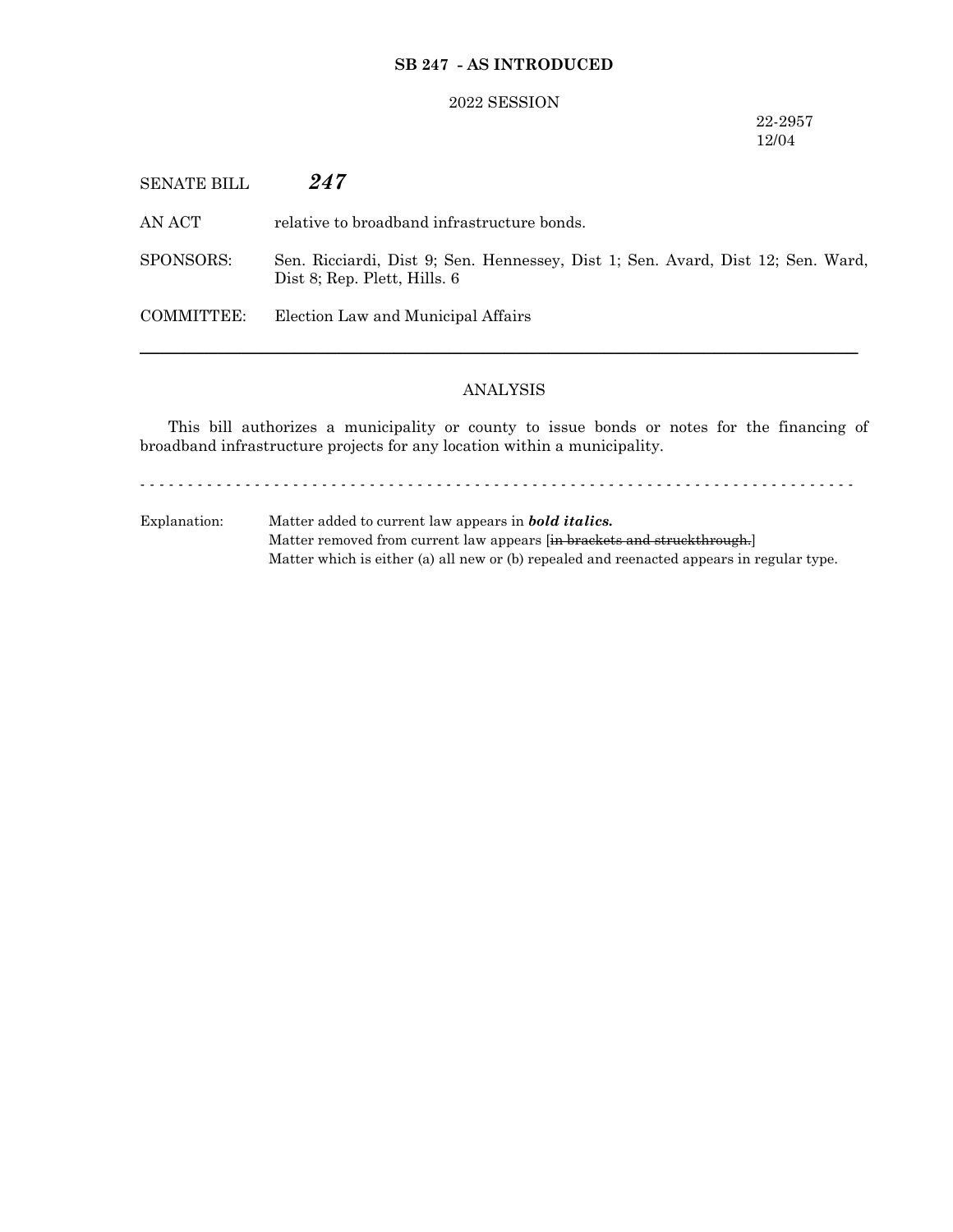#### **SB 247 - AS INTRODUCED**

### STATE OF NEW HAMPSHIRE

*In the Year of Our Lord Two Thousand Twenty Two*

AN ACT relative to broadband infrastructure bonds.

21

*Be it Enacted by the Senate and House of Representatives in General Court convened:*

1 Municipal Finance; Purpose of Issue of Bonds or Notes. Amend RSA 33:3 to read as follows: 33:3 Purpose of Issue of Bonds or Notes. A municipality or county may issue its bonds or notes for the acquisition of land, for economic development, for planning relative to public facilities, for the construction, reconstruction, alteration, and enlargement or purchase of public buildings, for other public works or improvements, or for the financing of improvements, of a permanent nature including broadband infrastructure as defined in RSA 38:38, I(e), <del>[to serve any location within a</del> municipality unserved by broadband as defined in RSA 38:38, I(e) for the purchase of departmental equipment of a lasting character, and for the payment of judgments. The issuance of such bonds or notes shall include, but not be limited to, public-private partnerships involving capital improvements, loans, financing, and guarantees. The public benefit in any public-private partnership must outweigh any benefit accruing to a private party. Bonds or notes for the purposes of economic development may be issued only after the governing body of the municipality or county has held hearings and presented the public benefit findings to the public and after such issuance has been approved by the legislative body. A municipality or county shall not issue bonds or notes to provide for the payment of expenses for current maintenance and operation except as otherwise specifically provided by law. 1 2 3 4 5 6 7 8 9 10 11 12 13 14 15 16

- 2 Municipal Finance; Issue of Bonds for Preliminary Expenses. Amend RSA33:3-c, I(e) to read as follows: 17 18
- (e) Broadband infrastructure as defined in RSA 38:38, I(e) constructed to serve any locations within a municipality [unserved by broadband as defined in RSA  $38:38$ ,  $I(e)$ ]. 19 20
	- 3 Municipal Finance; Broadband Infrastructure Bonds. Amend RSA 33:3-g, I to read as follows:
- I. A municipality or communications district formed under RSA 53-G may issue bonds for the purpose of financing the development, construction, reconstruction, renovation, improvement, and acquisition of broadband infrastructure <del>[in any locations within a municipality unserved by</del> broadband as defined in RSA 38:38, I(e). Without limiting the foregoing, broadband infrastructure may be the subject of public-private partnerships established in accordance with the provisions of RSA 33:3. 22 23 24 25 26 27
- 4 Municipal Finance; Broadband Infrastructure Bonds. Amend RSA 33:3-g, III to read as follows: 28 29
- III. A municipality, county, or communications district shall not issue bonds for the purpose of financing the development, construction, reconstruction, renovation, improvement, and acquisition 30 31